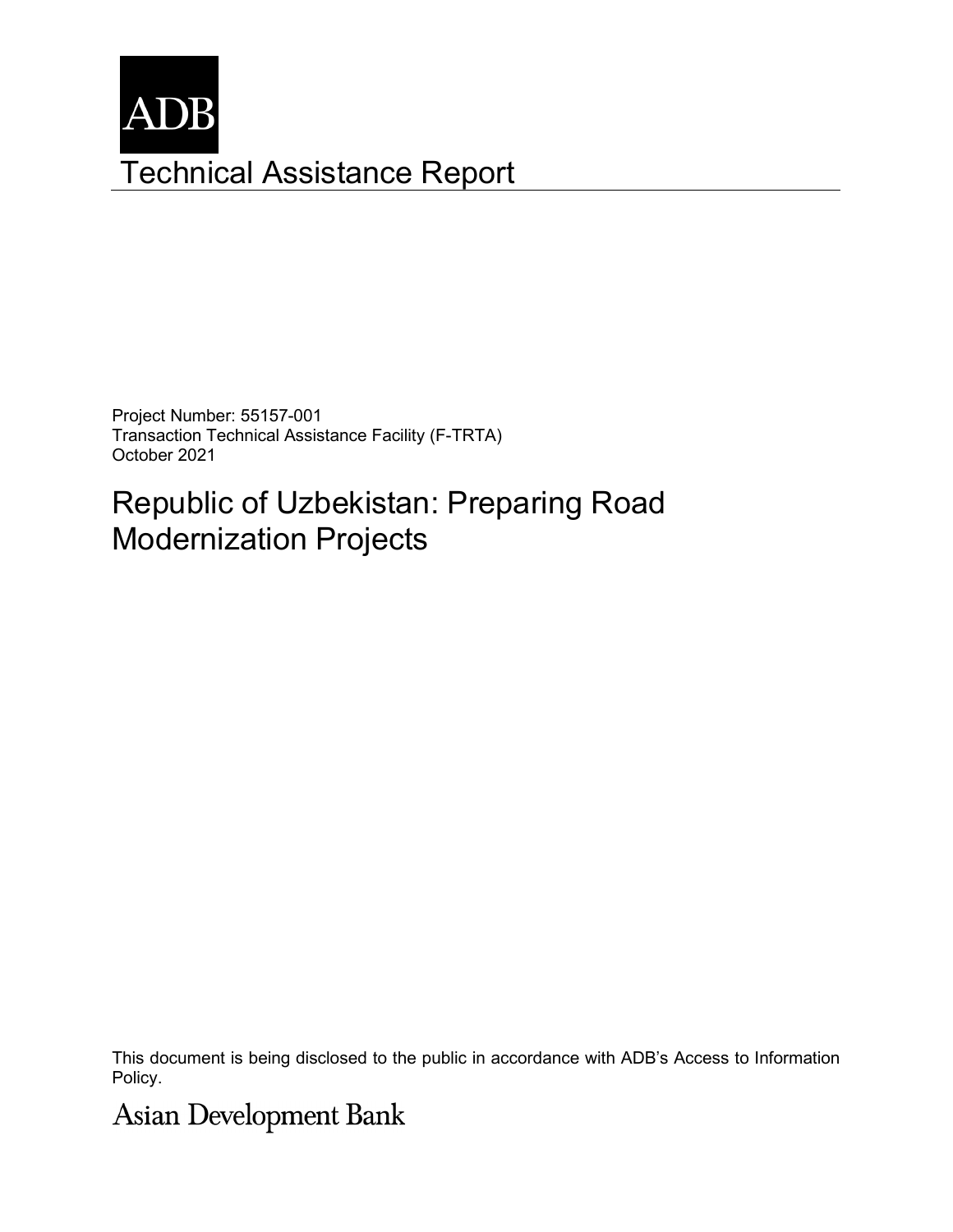## **CURRENCY EQUIVALENTS**

(as of 3 September 2021)

| Currency unit  | -        | sum (SUM)    |
|----------------|----------|--------------|
| <b>SUM1.00</b> | =        | \$0.000093   |
| \$1.00         | $\equiv$ | SUM10,633.00 |

### **ABBREVIATIONS**

| A380         | Guzar-Bukhara-Nukus-Beyneu                        |
|--------------|---------------------------------------------------|
| <b>ADB</b>   | Asian Development Bank                            |
| <b>CAREC</b> | <b>Central Asia Regional Economic Cooperation</b> |
| <b>ITS</b>   | intelligent transport system                      |
| km           | kilometer                                         |
| <b>MOT</b>   | Ministry of Transport                             |
| TA           | technical assistance                              |
| <b>WIM</b>   | weigh-in-motion                                   |

### **NOTE**

In this report, "\$" refers to United States dollars.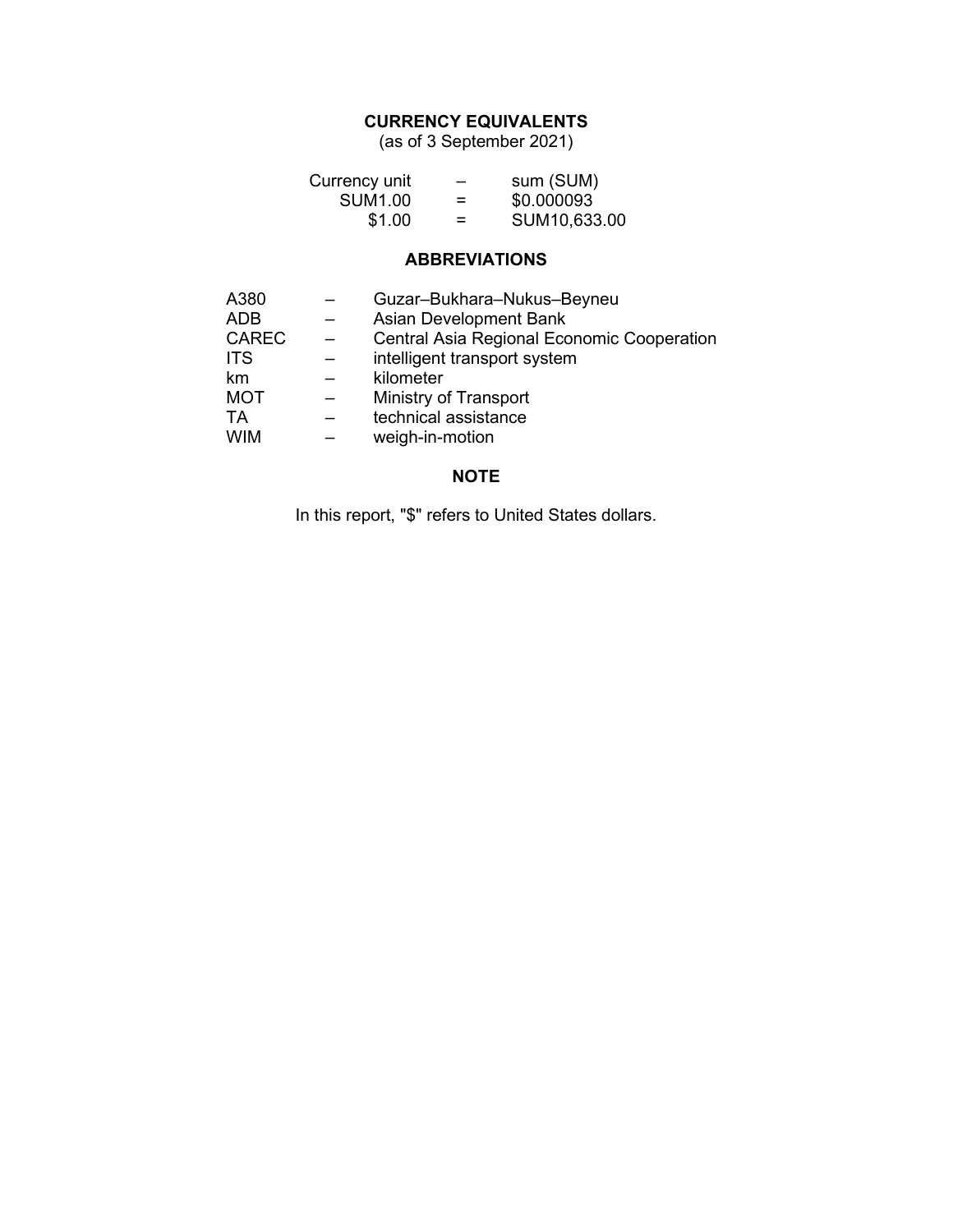| <b>Vice-President</b>          | Shixin Chen, Operations 1                                                                                                 |  |
|--------------------------------|---------------------------------------------------------------------------------------------------------------------------|--|
| <b>Director General</b>        | Eugenue Zhukov, Central and West Asia Department (CWRD)                                                                   |  |
| <b>Deputy Director General</b> | Nianshan Zhang, CWRD                                                                                                      |  |
| <b>Director</b>                |                                                                                                                           |  |
|                                | Hideaki Iwasaki, Transport and Communications Division (CWTC),<br><b>CWRD</b>                                             |  |
| <b>Team leader</b>             | Pawan Karki, Senior Transport Specialist, CWTC, CWRD <sup>a</sup>                                                         |  |
| <b>Team members</b>            | Farida Djumabaeva, Gender and Social Development Officer,<br>Uzbekistan Resident Mission (URM), CWRD                      |  |
|                                | Gladys Franco, Social Development Officer (Gender), Portfolio                                                             |  |
|                                | Results, Safeguards and Gender Unit (CWOD-PSG), CWRD                                                                      |  |
|                                | Didier Guynet, Principal Procurement Specialist, Procurement                                                              |  |
|                                | Division 1, Procurement, Portfolio and Financial Management                                                               |  |
|                                | Department (PPFD)                                                                                                         |  |
|                                | Xinglan Hu, Principal Regional Cooperation Specialist, Regional<br>Cooperation and Operations Coordination Division, CWRD |  |
|                                | Feruza Insavalieva, Associate Safeguards Officer, URM, CWRD                                                               |  |
|                                | Hansung Kim, Finance Specialist (Transport), CWTC, CWRD                                                                   |  |
|                                | Malte Maass, Climate Change Specialist, Climate Change and                                                                |  |
|                                | Disaster Risk Management Division, Sustainable Development                                                                |  |
|                                | and Climate Change Department                                                                                             |  |
|                                | Khurshidbek Murodov, Associate Transport Officer, URM, CWRD                                                               |  |
|                                | Akmal Nartayev, Senior Financial Management Specialist, Public                                                            |  |
|                                | <b>Financial Management Division, PPFD</b>                                                                                |  |
|                                | Jose Tiburcio Nicolas, Senior Social Development Specialist                                                               |  |
|                                | (Safeguards), CWOD-PSG, CWRD                                                                                              |  |
|                                | Daniele Quaggiotto, Senior Counsel, Office of the General Counsel                                                         |  |
|                                | Carmelina Tabernilla, Project Officer, CWTC, CWRD                                                                         |  |
|                                | Kyoko Uematsu, Environment Specialist, CWOD-PSG, CWRD                                                                     |  |

a Outposted to the Uzbekistan Resident Mission.

In preparing any country program or strategy, financing any project, or by making any designation of or reference to a particular territory or geographic area in this document, the Asian Development Bank does not intend to make any judgments as to the legal or other status of any territory or area.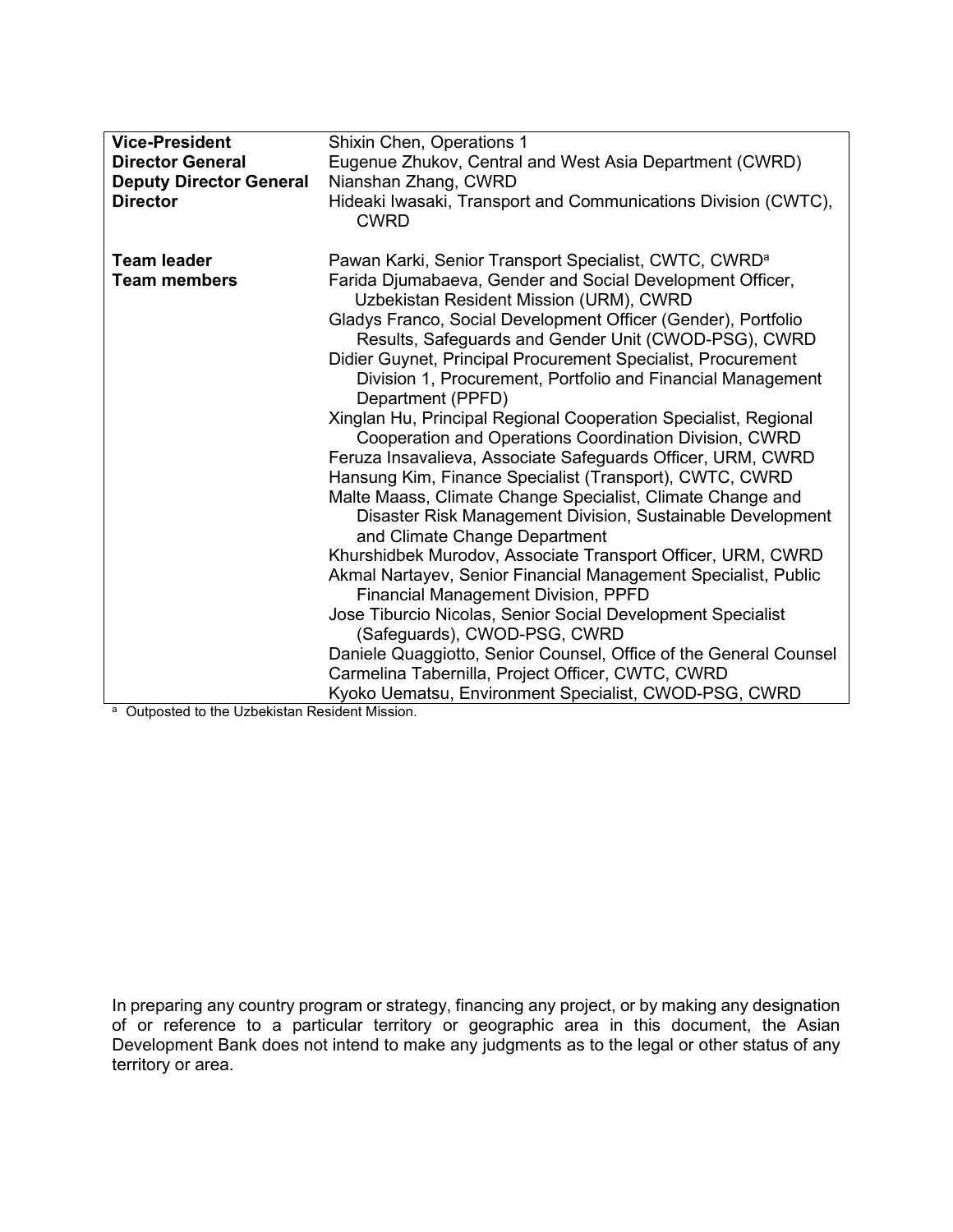## **CONTENTS**

|     |                   | TRANSACTION TECHNICAL ASSISTANCE FACILITY AT A GLANCE |   |
|-----|-------------------|-------------------------------------------------------|---|
| I.  |                   | THE TECHNICAL ASSISTANCE FACILITY                     | 1 |
|     | Α.                | Justification                                         | 1 |
|     | В.                | <b>Outputs and Activities</b>                         | 3 |
|     | C.                | Cost and Financing                                    | 4 |
|     | D.                | <b>Implementation Arrangements</b>                    | 4 |
| ΙΙ. |                   | THE PRESIDENT'S DECISION                              | 5 |
|     |                   |                                                       |   |
|     | <b>APPENDIXES</b> |                                                       |   |
| 1.  |                   | Cost Estimates and Financing Plan                     | 6 |
| 2.  |                   | Projects under Technical Assistance Facility          | 7 |
| 3.  |                   | <b>List of Linked Documents</b>                       | 9 |

## **Page**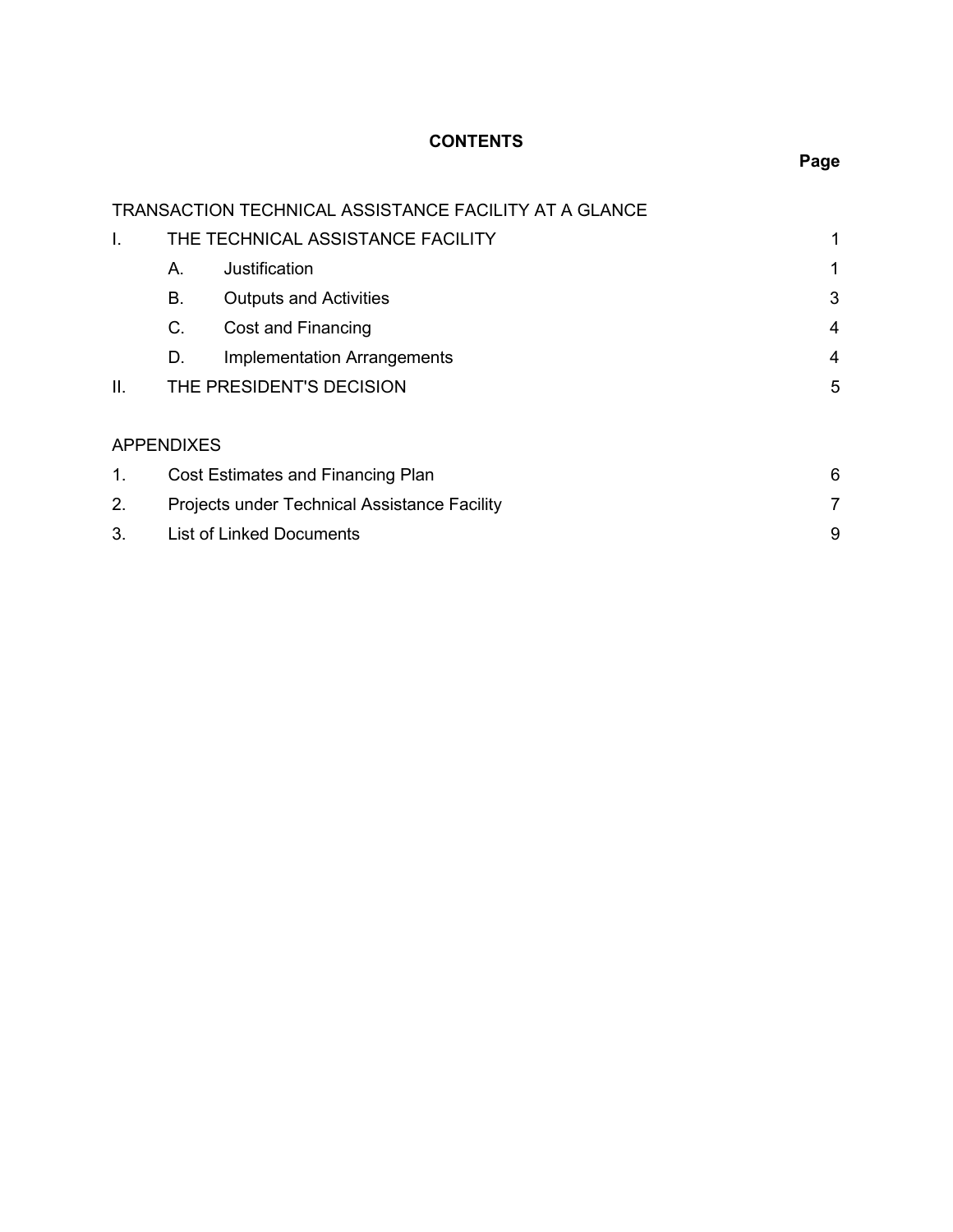|    |                                              | I NANJAU I UN TEUNINUAL AJJIJ I ANUE AT A ULANUE                    |                            |                                        |                            |       |
|----|----------------------------------------------|---------------------------------------------------------------------|----------------------------|----------------------------------------|----------------------------|-------|
| 1. | <b>Basic Data</b>                            |                                                                     |                            |                                        | Project Number: 55157-001  |       |
|    | <b>Project Name</b>                          | Preparing Road Modernization<br>Projects                            | <b>Department/Division</b> |                                        | CWRD/CWTC                  |       |
|    | <b>Nature of Activity</b><br><b>Modality</b> | <b>Project Preparation</b><br>Facility                              | <b>Executing Agency</b>    |                                        | <b>Committee for Roads</b> |       |
|    | Country                                      | Uzbekistan                                                          |                            |                                        |                            |       |
| 2. | <b>Sector</b>                                | Subsector(s)                                                        |                            |                                        | ADB Financing (\$ million) |       |
| ℐ  | Transport                                    | Road transport (non-urban)                                          |                            |                                        |                            | 0.70  |
|    |                                              |                                                                     |                            |                                        | <b>Total</b>               | 0.70  |
|    | 3. Operational Priorities                    |                                                                     |                            | <b>Climate Change Information</b>      |                            |       |
| ◢  |                                              | Addressing remaining poverty and reducing inequalities              |                            | GHG Reductions (tons per annum)        |                            | 0.000 |
| ✔  | Accelerating progress in gender equality     |                                                                     |                            | Climate Change impact on the Project   |                            | Low   |
| ✔  |                                              | Strengthening governance and institutional capacity                 | <b>ADB Financing</b>       |                                        |                            |       |
| ℐ  |                                              | Fostering regional cooperation and integration                      | Adaptation (\$ million)    |                                        |                            | 0.00  |
|    |                                              |                                                                     | Mitigation (\$ million)    |                                        |                            | 0.00  |
|    |                                              |                                                                     |                            |                                        |                            |       |
|    |                                              |                                                                     |                            |                                        |                            |       |
|    |                                              |                                                                     | Cofinancing                |                                        |                            |       |
|    |                                              |                                                                     | Adaptation (\$ million)    |                                        |                            | 0.00  |
|    |                                              |                                                                     | Mitigation (\$ million)    |                                        |                            | 0.00  |
|    | <b>Sustainable Development Goals</b>         |                                                                     |                            | <b>Gender Equity and Mainstreaming</b> |                            |       |
|    | SDG 1.3, 1.a<br><b>SDG 5.5</b>               |                                                                     |                            | Some gender elements (SGE)             |                            | ℐ     |
|    | SDG 7.b                                      |                                                                     | <b>Poverty Targeting</b>   |                                        |                            |       |
|    | SDG 9.1                                      |                                                                     | Geographic Targeting       |                                        |                            |       |
|    | SDG 10.3                                     |                                                                     |                            |                                        |                            |       |
| 4. | <b>Risk Categorization</b>                   | Complex                                                             |                            |                                        |                            |       |
| 5. | <b>Safeguard Categorization</b>              | Safeguard Policy Statement does not apply                           |                            |                                        |                            |       |
| 6. | <b>Financing</b>                             |                                                                     |                            |                                        |                            |       |
|    | <b>Modality and Sources</b>                  |                                                                     |                            |                                        | Amount (\$ million)        |       |
|    | <b>ADB</b>                                   |                                                                     |                            |                                        |                            | 0.70  |
|    |                                              | Transaction technical assistance: Technical Assistance Special Fund |                            |                                        |                            | 0.70  |
|    | <b>Cofinancing</b>                           |                                                                     |                            |                                        |                            | 1.00  |
|    | Administration)                              | Republic of Korea e-Asia and Knowledge Partnership Fund (Full ADB   |                            |                                        |                            | 1.00  |
|    | <b>Counterpart</b>                           |                                                                     |                            |                                        |                            | 0.00  |
|    | None                                         |                                                                     |                            |                                        |                            | 0.00  |
|    | <b>Total</b>                                 |                                                                     |                            |                                        |                            | 1.70  |
|    | <b>Currency of ADB Financing: US Dollar</b>  |                                                                     |                            |                                        |                            |       |
|    |                                              |                                                                     |                            |                                        |                            |       |

## **TRANSACTION TECHNICAL ASSISTANCE AT A GLANCE**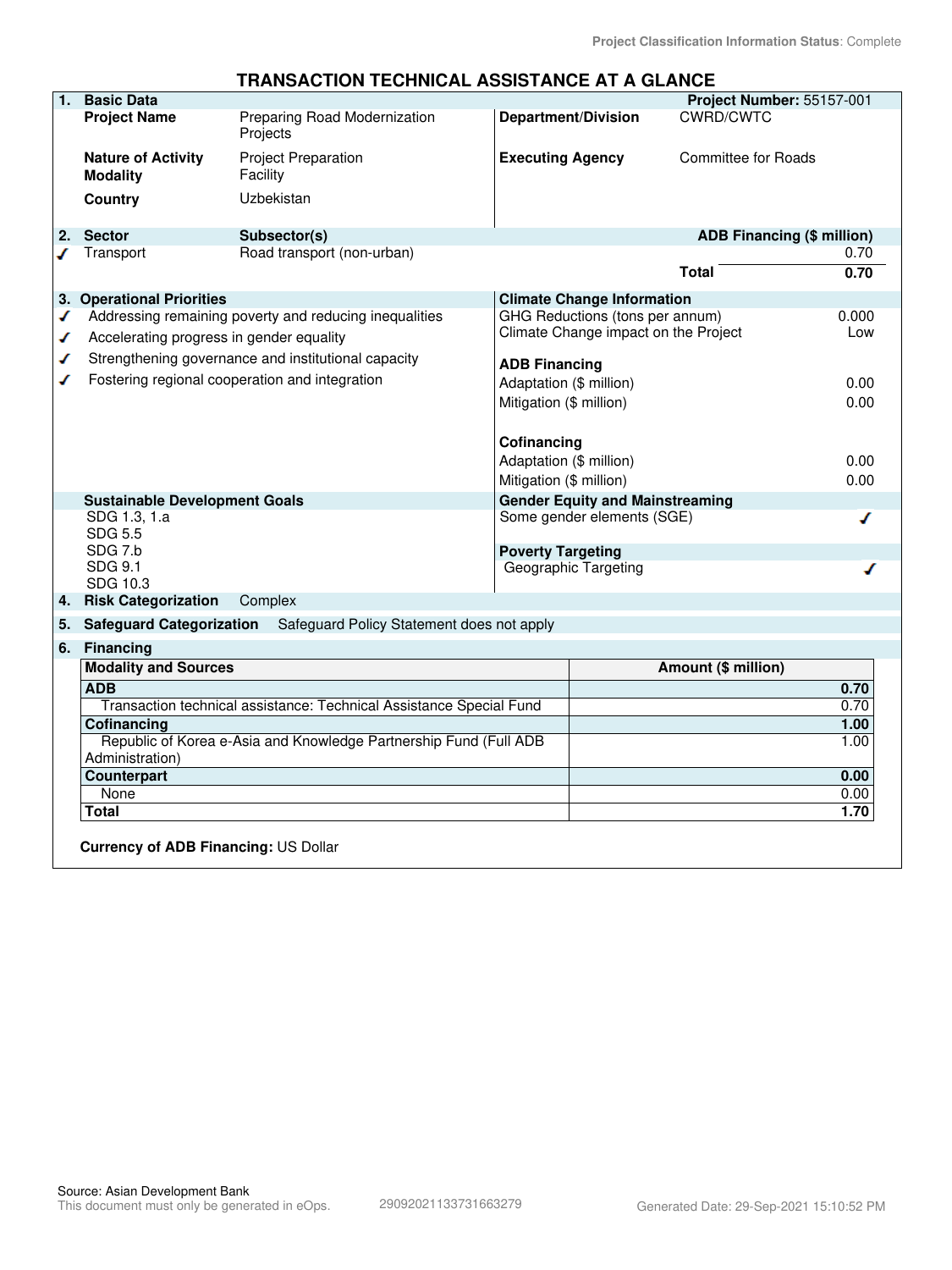## **I. THE TECHNICAL ASSISTANCE FACILITY**

## <span id="page-5-1"></span><span id="page-5-0"></span>**A. Justification**

1. The transaction technical assistance (TA) facility will provide project preparation and capacity building support to a series of two ensuing projects that focus on the improvement of the remaining sections of the Guzar–Bukhara–Nukus–Beyneu (A380) highway. The Guzar–Bukhara– Nukus–Beyneu Road Reconstruction Project 1 comprises (i) upgrading an existing 25 kilometers (km) section of the A380 (673–698 km), (ii) installing an intelligent transport system (ITS) in sections of the A380 upgraded under the previous Asian Development Bank (ADB) projects (228– 581 km), and (iii) installing two weigh-in-motion (WIM) systems in adjacent sections of the A380 (228–766 km). The Guzar–Bukhara–Nukus–Beyneu Road Reconstruction Project 2 comprises (i) replacing the existing 92 km alignment of the A380 (581–673 km) by approximately 86 km of a new alignment (named Turtkul Bypass); (ii) construction of a service area; (iii) strengthening quality control through the provision of laboratory testing equipment and training in its use; and (iv) repair of 40 km of local roads and 10 bridges along the A380. Both ensuing projects will be in the road sector. The two projects and the TA facility are listed in ADB's country operations business plan for Uzbekistan, 2021–2023 and prepared at the request of the government, which asked the ADB to prioritize the 25 km section in January 2020.<sup>[1](#page-5-2)</sup> The TA facility will conduct the relevant due diligence, improve project readiness, and provide capacity building activities for the concerned executing and implementing agencies.

2. The Government of Uzbekistan has invested significantly in upgrading the 1,204 km A380 that runs from Guzar through Bukhara and Nukus to Beyneu in Kazakhstan. The A380 forms part of the Central Asia Regional Economic Cooperation (CAREC) Corridor 2 and is an important route from eastern Uzbekistan to the Caspian Sea port of Aktau and onwards to Turkey, the Russian Federation, and Europe that are amongst Uzbekistan's most important trading partners.<sup>[2](#page-5-3)</sup> It also forms a key route for domestic integration, connecting the remote Republic of Karakalpakstan to the rest of Uzbekistan. Since 2007, different sections of the A380 have been successively upgraded through seven consecutive ADB loan projects and with government funding.<sup>[3](#page-5-4)</sup> Currently there only remains 117 km gap (581–698 km) that has not yet been upgraded, located around the town of Turtkul in the Republic of Karakalpakstan.

3. **Road infrastructure**. In Uzbekistan, the principal modes of transport are roads and railways, which reinforce each other in forming a unified transport network. Uzbekistan has 142,000 km of roads, out of which 42,695 km are public roads managed by the Committee for Roads. These are classified as international (3,981 km), state (14,100 km), and local roads (24,614 km). Over 95% of passengers are transported by road, so is 60% of freight. While the road network is adequate in providing access throughout the country, it suffers from a backlog of rehabilitation work and is, thus, in generally poor condition, with older sections having outdated standards. Since 2004, Uzbekistan's gross domestic product has grown by more than 7% per

<span id="page-5-2"></span><sup>1</sup> ADB. 2020. *[Country Operations Business Plan: Uzbekistan, 2021–2023.](https://www.adb.org/sites/default/files/institutional-document/646446/cobp-uzb-2021-2023.pdf)* Manila.

<span id="page-5-3"></span><sup>&</sup>lt;sup>2</sup> By value, these countries are the origin of approximately 40% of Uzbekistan's imports and the destination of approximately 60% of its exports.

<span id="page-5-4"></span><sup>&</sup>lt;sup>3</sup> ADB. 2007. *Report and Recommendation of the President to the Board of Directors: Proposed Loan to the Republic [of Uzbekistan for the for CAREC Regional Road Project.](https://www.adb.org/sites/default/files/project-document/65603/39669-uzb-rrp.pdf)* Manila (Loan 2403); ADB. 2010. *[CAREC Corridor 2 Road](https://www.adb.org/projects/42107-023/main)  [Investment Program -](https://www.adb.org/projects/42107-023/main) Tranche 1*. Manila (Loan 2635); ADB. 2011. *[CAREC Corridor 2 Road Investment Program -](https://www.adb.org/projects/42107-033/main) [Tranche 2.](https://www.adb.org/projects/42107-033/main)* Manila (L2746); ADB. 2012. *[CAREC Corridor 2 Road Investment Program -](https://www.adb.org/projects/42107-043/main) Tranche 3*. Manila (Loan 2868); ADB. 2012. *[Second Central Asia Regional Economic Cooperation Corridor 2 Road Investment Program -](https://www.adb.org/projects/44483-026/main) [Tranche 2](https://www.adb.org/projects/44483-026/main)*. Manila (Loan 2965); and ADB. 2020. *[Central Asia Regional Economic Cooperation Corridor 2](https://www.adb.org/projects/48414-006/main)  [Karakalpakstan Road \(A380 Kungrad to Daut-Ata Section\) Project.](https://www.adb.org/projects/48414-006/main)* Manila (Loans 3963 and 3965).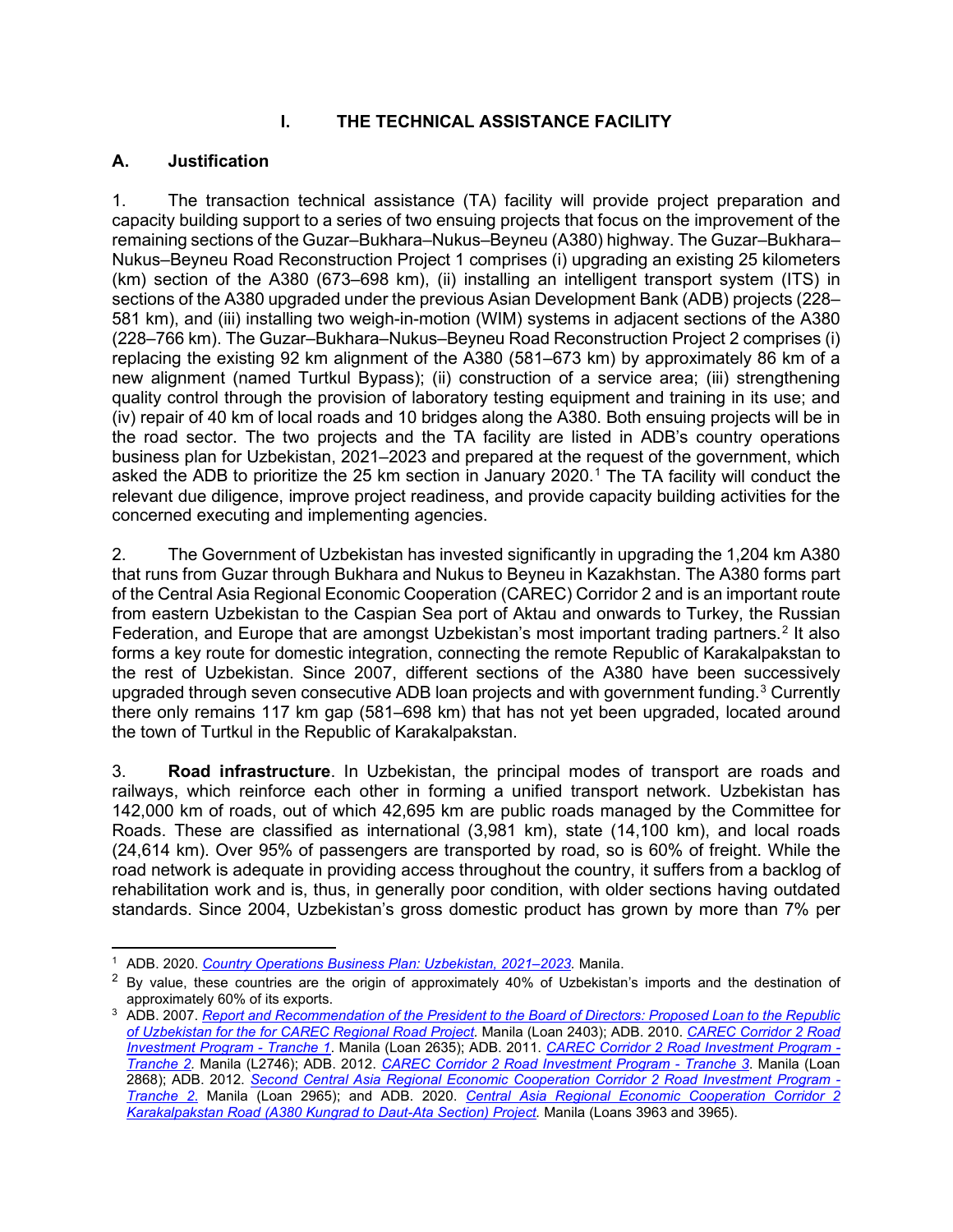year, contributing to a strong demand for road transport and increasing traffic volumes. Improvements in relationships between Uzbekistan and its neighbors will further increase such demand. Uzbekistan is one of the countries in the world that is most vulnerable to climate change. $^{\rm 4}$  $^{\rm 4}$  $^{\rm 4}$ The proposed projects will adopt climate change adaption features in the design.<sup>[5](#page-6-1)</sup>

4. **Institutional framework.** The Ministry of Transport (MOT) was established to develop and implement a unified state policy for road, rail, air, river, and urban transport, and carry out state regulation for transport and road agencies. The main institution for road transport is the Committee for Roads under the MOT, which is engaged in the design, construction, and operation of public roads. The Republican Road Fund under the Cabinet of Ministers was subsumed under the Committee for Roads on 1 January 2019. $6$  In December 2019, the Republican Road Fund was transformed into the agency "Avtoyulinvest" and designated as the body for the implementation of road transport investment projects involving funding from international financial institutions and foreign government financial organizations, as financing is handled by the Committee for Roads through Avtoyulinvest.<sup>[7](#page-6-3)</sup>

5. **Strategic context.** The government's Development Strategy for 2017–2021 pursues five priority areas, with transport and communications seen as a key element in supporting the priority area related to economic development and liberalization. The TA facility also promotes the implementation of CAREC 2030,<sup>[8](#page-6-4)</sup> particularly operational clusters 2 (trade, tourism, and economic corridors) and 3 (infrastructure and economic connectivity). This project also promotes the CAREC Transport Strategy 2030,<sup>[9](#page-6-5)</sup> particularly the strategic pillars on (i) cross-border transport and logistics facilitation, by facilitating the movement of cargo from Europe and the Commonwealth of Independent States countries; (ii) road safety, by increasing the road safety management capacity of the Committee for Roads; and (iii) road asset management, by introducing state-of-the-art WIM systems for vehicle overloading control and ITS for traffic management. The TA facility is furthermore aligned with the ADB's Strategy 2030,<sup>[10](#page-6-6)</sup> which gives attention to the needs of landlocked economies and supports improving regional connectivity and competitiveness by addressing cross-border infrastructure needs. It is also consistent with ADB's country partnership strategy for Uzbekistan 2019–2023. [11](#page-6-7) The project will contribute to improved trade and tourism activities in Uzbekistan through improved regional connectivity to key CAREC corridor, as well as boosting Uzbekistan's role in transiting international goods and shipments by reducing transport costs and time, and increased road safety. The TA facility supports Area 3 of the country partnership strategy (i.e., Promoting regional cooperation and integration). ADB has a long tradition of supporting regional integration and cooperation through the CAREC Program, and its activities will support Uzbekistan's emerging role as a driver of regional cooperation. ADB will promote regional power trade within the Central Asia Power System and regional connectivity along major CAREC corridors; it will rehabilitate last-mile transport infrastructure near borders, modernize cross-border gas pipelines, and support various sanitary and phytosanitary measures

<span id="page-6-0"></span><sup>4</sup> World Bank. *[Climate change in Uzbekistan](https://zoinet.org/wp-content/uploads/2018/01/UZB-climate-summary-en.pdf)* (accessed 6 October 2021).

<span id="page-6-1"></span><sup>5</sup> Republic of Uzbekistan, Food and Agricultural Organization of the United Nations. 2015. *[Intended Nationally](https://www4.unfccc.int/sites/ndcstaging/PublishedDocuments/Uzbekistan%20First/INDC%20Uzbekistan%2018-04-2017_Eng.pdf)  [Determined Contributions of the Republic of Uzbekistan \(INDC](https://www4.unfccc.int/sites/ndcstaging/PublishedDocuments/Uzbekistan%20First/INDC%20Uzbekistan%2018-04-2017_Eng.pdf)*). Tashkent.

<span id="page-6-2"></span><sup>&</sup>lt;sup>6</sup> [Resolution of the President of the Republic of Uzbekistan No. PP-4086](https://cis-legislation.com/document.fwx?rgn=112592) "On the forecast of the main macroeconomic [indicators and parameters of the state budget of the Republic of Uzbekistan for 2019 and budget guidelines for 2020–](https://lex.uz/pdfs/4131693) [2021"](https://lex.uz/pdfs/4131693) dated 26 December 2018. The Republican Road Fund under the Ministry of Finance was reassigned to the

<span id="page-6-3"></span>Cabinet of Ministers by Presidential Resolution No. PP-2776 dated 14 February 2017.<br><sup>7</sup> Resolution of the President of the Republic of Uzbekistan No. PP-4545 "On measures to further improve the road<br>management system" date

<span id="page-6-4"></span><sup>&</sup>lt;sup>8</sup> ADB. 2017. *CAREC 2030 – [Connecting the Region for Shared and Sustainable Development](https://www.carecprogram.org/uploads/2017-CAREC-2030.pdf)*. Manila.

<span id="page-6-5"></span><sup>9</sup> ADB. 2020. *[CAREC Transport Strate](https://www.adb.org/sites/default/files/institutional-document/559456/carec-transport-strategy-2030.pdf)*gy 2030. Manila.

<sup>10</sup> ADB. 2018. *[Strategy 2030: Achieving a Prosperous, Inclusive, and Sustainable Asia and the Pacific](https://www.adb.org/sites/default/files/institutional-document/435391/strategy-2030-main-document.pdf)*. Manila.

<span id="page-6-7"></span><span id="page-6-6"></span><sup>11</sup> ADB. 2019. *[Country Partnership Strategy: Uzbekistan, 2019–2023](https://www.adb.org/sites/default/files/institutional-document/510251/cps-uzb-2019-2023.pdf)*─*Supporting Economic Transformation*. Manila.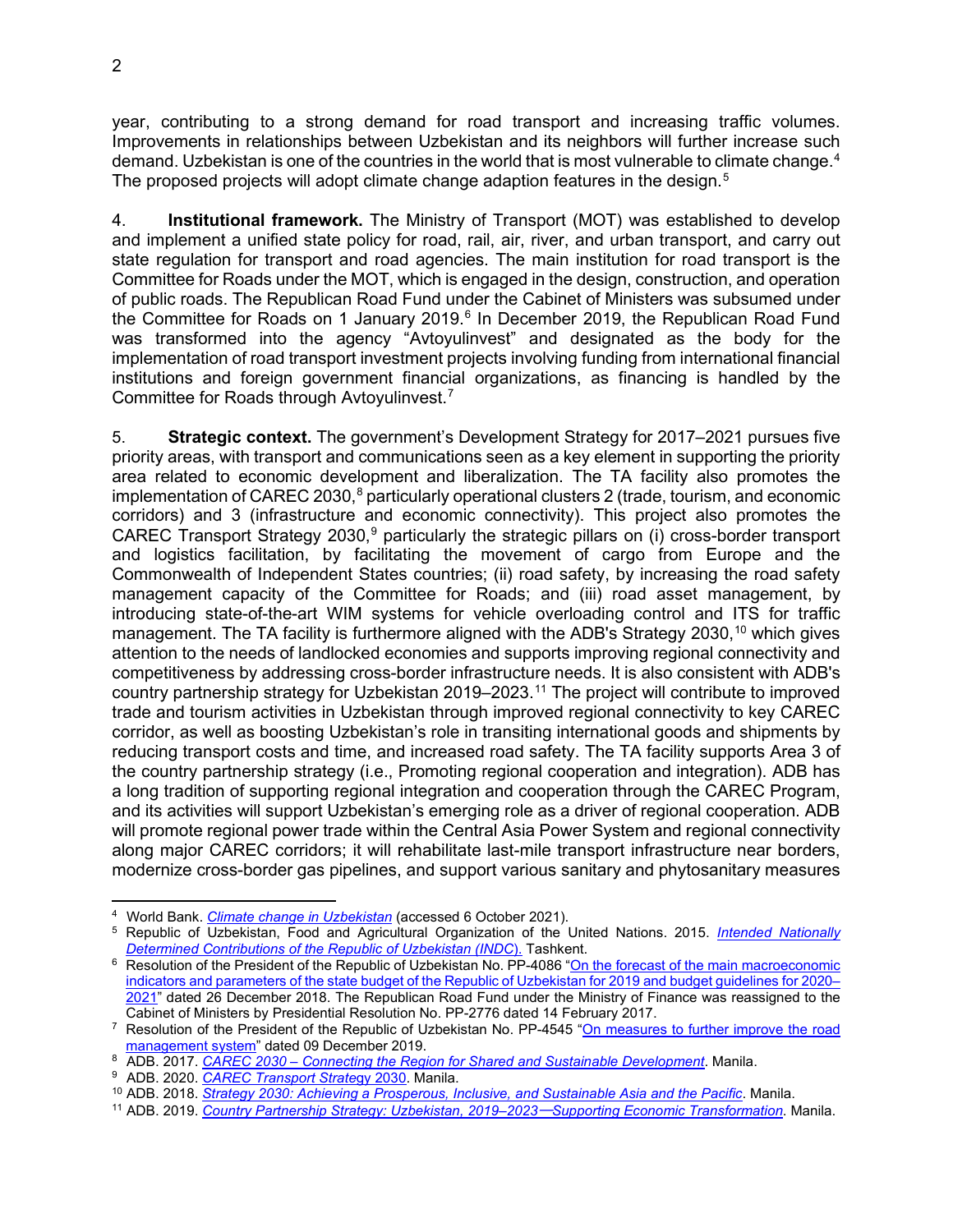and certifications to boost the prospects for regional trade and World Trade Organization (WTO) accession. Having adopted the Concept for Tourism Development for 2019–2025, Uzbekistan aims to transform tourism into a strategic sector of the economy. ADB will consider prospects for greater trade integration along economic corridors between Kazakhstan, Tajikistan, and Uzbekistan. The development of these economic corridors and increased regional tourism are promising undertakings with potentially far-reaching implications for the Central Asia region as a whole. Uzbekistan will also benefit from knowledge sharing between CAREC countries on various topics of interest, including on WTO accession.

6. **TA facility rationale.** The Government of Uzbekistan, through the Committee for Roads, has the capacity to prepare technical feasibility and detailed design studies. A detailed design has already been prepared for the 25 km upgrading section, and a second detailed design is under preparation for the new Turtkul bypass. The TA facility will carry out due diligence for these designs, assessing the technical design standards, ensuring that climate change adaptation and road safety features are properly incorporated, assessing any social and environmental impacts and related mitigation measures, identifying feasible gender design features, and verifying the economic and financial viability of the concerned projects and their respective outputs. Attention will also be given to institutional strengthening in the preparation and implementation of the selected project activities. The TA facility will support the government in these areas, ensuring that the project activities are properly designed and prepared, and creating the necessary capacities, through on the job training in the Committee for Roads and underlying entities, to carry out the two projects. The TA facility modality has been selected in light of the fact that the two ensuing projects involve adjacent road sections located in similar geographical settings, both fulfilling a similar function of addressing the last remaining gap in the A380 and providing connectivity to the Republic of Karakalpakstan and the border with Kazakhstan. As such it is considered more efficient to pool TA resources for both projects and to combine the different project preparatory activities such as technical due diligence, socioeconomic impact assessment, and environmental and climate change impact assessment, for both projects.

## <span id="page-7-0"></span>**B. Outputs and Activities**

7. **Output 1: Due diligence and preparation of the Guzar–Bukhara–Nukus–Beyneu Road Reconstruction Project 1 carried out**. The TA facility will provide technical expertise to prepare the road investment project for upgrading the existing 25 km section of the A380. This will include all requisite technical due diligence, strategic procurement planning, environmental impact assessment, social safeguards and indigenous peoples' due diligence, poverty, social, and gender assessment, governance assessment and integrity due diligence, economic and financial analysis, financial management assessment, road safety, climate change assessment, audit, and bidding document preparation and support. The TA facility will also identify existing capacity and institutional constraints to be addressed in project 1, and identify measures to strengthen project implementation and policy related issues.

8. **Output 2: Due diligence and preparation of the Guzar–Bukhara–Nukus–Beyneu Road Reconstruction Project 2 carried out**. The TA facility will provide technical expertise to prepare the road investment project for constructing the new Turtkul bypass in the A380. This will include all requisite technical due diligence, strategic procurement planning, environmental impact assessment, social safeguards and indigenous peoples' due diligence, poverty, social, and gender assessment, governance assessment and integrity due diligence, economic and financial analysis, financial management assessment, road safety audit, climate change assessment, and bidding document preparation and support. The TA facility will also identify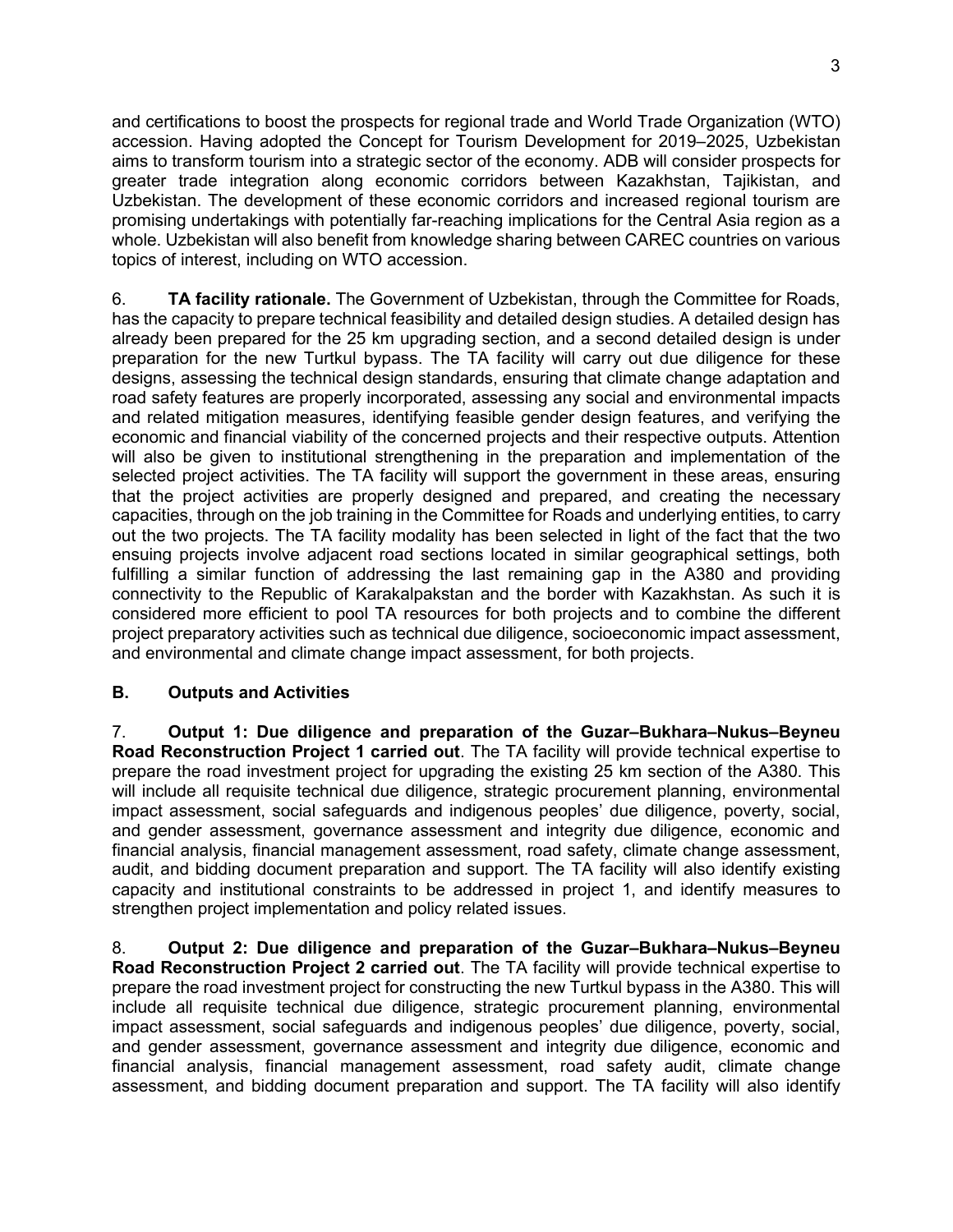existing capacity and institutional constraints to be addressed in project 2, and identify measures to strengthen project implementation and policy related issues.

9. The TA facility is considered *complex,* because one of the ensuing projects is considered complex, and the loan amount for an ensuing project may exceed \$200 million. ADB has experience with each of the executing agencies, and safeguards classifications for the ensuing projects would likely be B for environment and resettlement for project 1 and A for environment and resettlement for project 2.

## <span id="page-8-0"></span>**C. Cost and Financing**

10. The TA facility is estimated to cost \$1,700,000, of which (i) \$700,000 will be financed on a grant basis by ADB's Technical Assistance Special Fund (TASF-7), and (ii) \$1,000,000 will be financed on a grant basis by the Republic of Korea e-Asia and Knowledge Partnership Fund and administered by ADB,<sup>[12](#page-8-2)</sup> The key expenditure items are listed in Appendix 1.

11. The government will provide counterpart support in the form of counterpart staff, office space, information materials, data, maps, and other in-kind contributions. The government was informed that approval of the TA does not commit ADB to finance any ensuing project.

#### <span id="page-8-1"></span>**D. Implementation Arrangements**

12. The TA facility activities for the ensuing projects will start only after ADB approves the project concept paper for each of the ensuing projects.

13. ADB will administer the TA facility, and the Transport and Communications Division of the Central and West Asia Department will select, administer, and evaluate consultants under the TA facility. The Committee for Roads will be the executing agency of the TA facility and will supervise project preparation and strategy discussions. The Avtoyulinvest agency under the Committee for Roads will be the primary implementing agency of the TA facility and will provide staff to support and monitor project preparation under the TA facility for the ensuing projects.

14. The implementation arrangements are summarized in the table.

| <b>Aspects</b>                   |                                                                                                                                                       | <b>Arrangements</b>                                                                   |             |
|----------------------------------|-------------------------------------------------------------------------------------------------------------------------------------------------------|---------------------------------------------------------------------------------------|-------------|
| Indicative implementation period | October 2021-June 2023                                                                                                                                |                                                                                       |             |
| Executing agency                 | <b>Committee for Roads</b>                                                                                                                            |                                                                                       |             |
| Implementing agency              | Avtoyulinvest Agency                                                                                                                                  |                                                                                       |             |
| Consultants                      | To be selected and engaged by ADB                                                                                                                     |                                                                                       |             |
|                                  | Individual: individual<br>selection/resource person<br>Immediate support to preparation<br>of project 1 and specific<br>specialists for both projects | International (11 person-<br>months) and national<br>expertise (5 person-<br>months)  | \$250,000   |
|                                  | Firm: Quality and cost-based<br>selection (90:10)                                                                                                     | International (40 person-<br>months) and national<br>expertise (33 person-<br>months) | \$1.200.000 |

#### **Implementation Arrangements**

<span id="page-8-2"></span> $12$  On 8 September 2021, the e-Asia and Knowledge Partnership Fund application was approved by the Government of the Republic of Korea.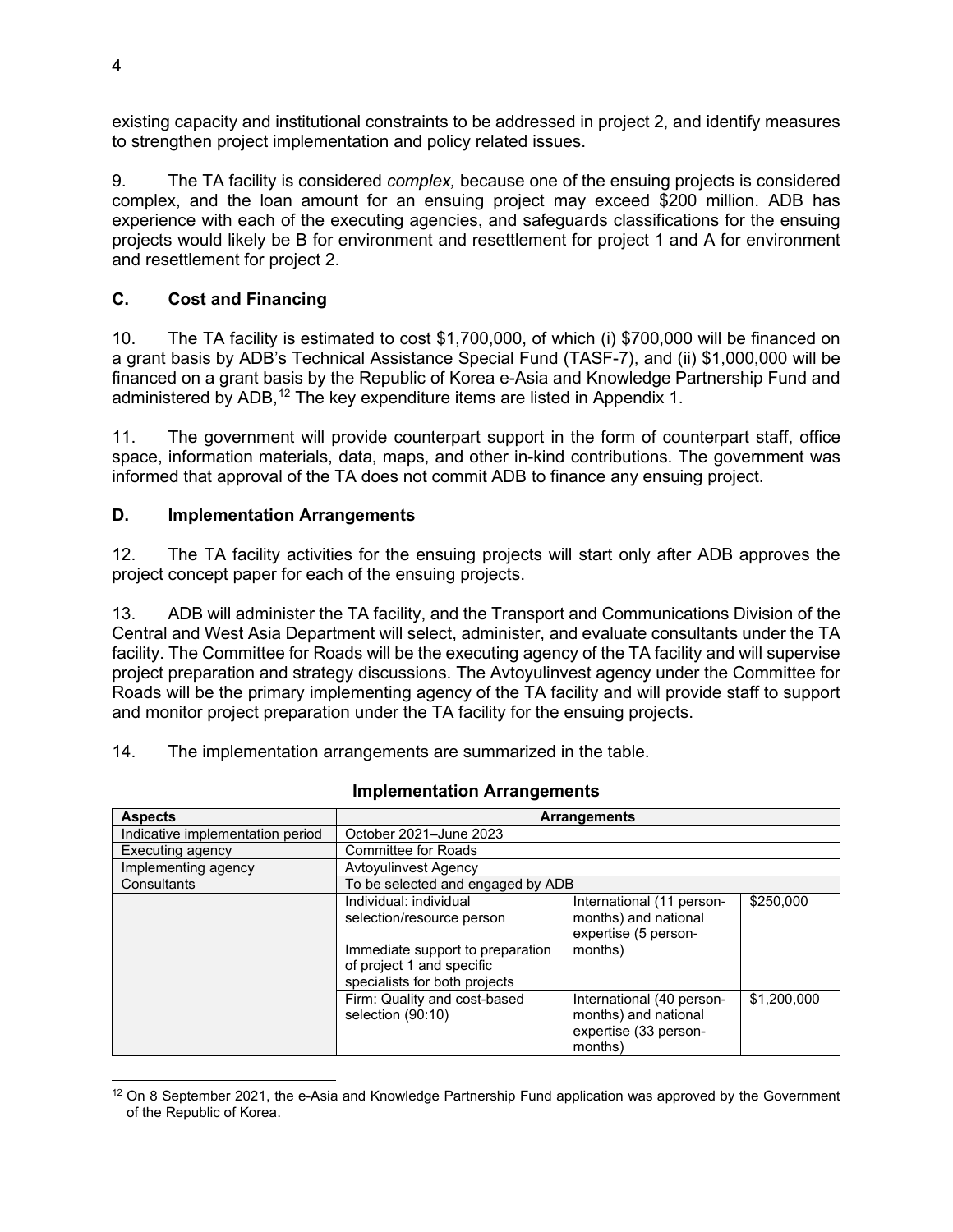|                                   | Preparation and due diligence of<br>projects 1 and 2                                                                                   |                                                                                      |           |
|-----------------------------------|----------------------------------------------------------------------------------------------------------------------------------------|--------------------------------------------------------------------------------------|-----------|
|                                   | Firm: consultants' qualification<br>selection<br>Environmental impact                                                                  | International (7 person-<br>months) and national<br>expertise (10 person-<br>months) | \$250,000 |
|                                   | assessments of projects 1 and 2                                                                                                        |                                                                                      |           |
| Advance contracting               | Advance contracting will not be undertaken under the TA facility.                                                                      |                                                                                      |           |
| <b>Disbursement</b>               | The TA resources will be disbursed following ADB's Technical Assistance<br>Disbursement Handbook (2020, as amended from time to time). |                                                                                      |           |
| Asset turnover or disposal        | All assets and equipment procured under the TA facility will be handed over to                                                         |                                                                                      |           |
| arrangement upon TA<br>completion | the executing agency after completion of TA activities.                                                                                |                                                                                      |           |

ADB = Asian Development Bank, TA = technical assistance.

Source: Asian Development Bank.

15. **Consulting services.** ADB will engage the consultants following the ADB Procurement Policy (2017, as amended from time to time) and its associated staff instructions.<sup>[13](#page-9-1)</sup> The consultants will procure goods necessary for contract execution, such as office and surveying equipment. Approximately 58 person-months of international consultants and 48 person-months of national consultants will be required under the TA facility. The consultants will provide expertise in engineering, social and environmental safeguards, climate change, road safety, WIM, ITS, procurement, and economic and financial assessments.

16. **Cofinancier requirements.** As per EAKPF implementation guidelines, the CWTC team will submit progress status report twice a year (January and July) together with event photos, media release, etc. Eligible expenditures will finance operational expenses related to eligible activities indicated in Article 2. It will be used for (i) civil works, (ii) procurement of large equipment, (iii) permanent staffing costs, or (iv) hiring of staff consultants, unless otherwise agreed between the GOK and ADB.

## **II. THE PRESIDENT'S DECISION**

<span id="page-9-0"></span>17. The President, acting under the authority delegated by the Board, has approved (i) the Asian Development Bank (ADB) administering a portion of technical assistance not exceeding the equivalent of \$1,000,000 to be financed on a grant basis by the Republic of Korea e-Asia and Knowledge Partnership Fund and (ii) ADB providing the balance not exceeding the equivalent of \$700,000 on a grant basis to the Government of Uzbekistan for Preparing Road Modernization Projects, and hereby reports this action to the Board.

<span id="page-9-1"></span> $13$  Terms of Reference for Consultants (accessible from the list of linked documents in Appendix 3).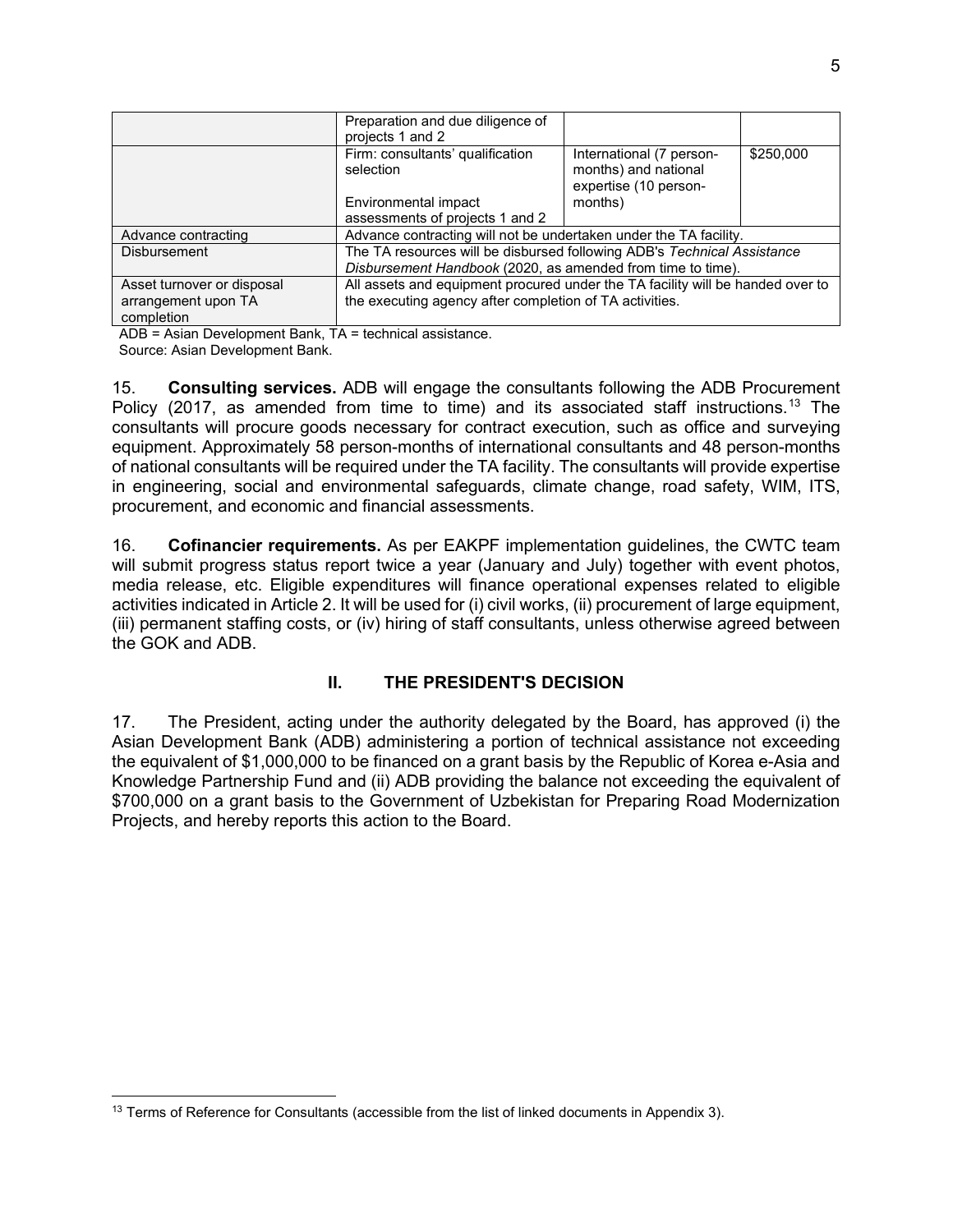#### **COST ESTIMATES AND FINANCING PLAN** (\$'000)

 $\overline{\phantom{a}}$ 

<span id="page-10-0"></span>

| ψ υυυ μ<br><b>Item</b>                                            | <b>Amount</b> |
|-------------------------------------------------------------------|---------------|
| A. Asian Development Banka                                        |               |
| 1. Consultants                                                    |               |
| a. Remuneration and per diem                                      |               |
| International consultants<br>i.                                   | 427.2         |
| National consultants<br>II.                                       | 70.1          |
| b. Out-of-pocket expenditures                                     |               |
| International and local travel<br>i.                              | 44.6          |
| ii.<br>Surveys                                                    | 22.3          |
| iii.<br>Training, seminars, and conferences <sup>b</sup>          | 10.0          |
| iv. Reports and communications <sup>c</sup>                       | 30.0          |
| Goods and equipment (rental and/or purchase) <sup>d</sup><br>2.   | 2.4           |
| Training, seminars, and conferences <sup>b</sup><br>3.            | 9.8           |
| Miscellaneous administration and support costs <sup>c</sup><br>4. | 20.0          |
| 5.<br>Contingencies (10%)                                         | 63.6          |
| Subtotal (A)                                                      | 700.0         |
| B. Republic of Korea e-Asia and Knowledge Partnership Funde       |               |
| 1. Consultants                                                    |               |
| Remuneration and per diem<br>а.                                   |               |
| International consultants<br>i.                                   | 601.8         |
| National consultants<br>ii.                                       | 100.1         |
| Out-of-pocket expenditures<br>b.                                  |               |
| International and local travel<br>i.                              | 63.7          |
| ii.<br>Goods and equipment (rental and/or purchase) <sup>d</sup>  | 2.6           |
| iii.<br>Surveys                                                   | 30.0          |
| Training, seminars, and conferences <sup>b</sup><br>iv.           | 33.2          |
| Reports and communications <sup>c</sup><br>V.                     | 30.0          |
| 2.<br>Surveys                                                     | 17.7          |
| 3.<br>Miscellaneous administration and support costs <sup>c</sup> | 30.0          |
| Contingencies (10%)<br>4.                                         | 90.9          |
| Subtotal (B)                                                      | 1,000.0       |
|                                                                   |               |

**Total (A+B) 1,700.0** Note: The government will provide counterpart support in the form of counterpart staff, office accommodation, information materials, data, maps, and other in-kind contributions.

<sup>a</sup> Financed by the Asian Development Bank's Technical Assistance Special Fund (TASF-7).

**b** Includes in-country training and capacity building workshops as well support to staff of the Committee for Roads to participate in on-the-job training in the field.

<sup>c</sup> Includes editing, reproduction, printing, and translation costs.

 $d$  Includes minor office equipment and furniture as well as survey equipment as required. All goods and equipment to be transferred to the Committee for Roads upon completion of the assignment.

<sup>e</sup> The Government of Republic of Korea approved on 8 September 2021 an amount of \$1 million from e-Asia and Knowledge Partnership Fund.

Source: Asian Development Bank estimates.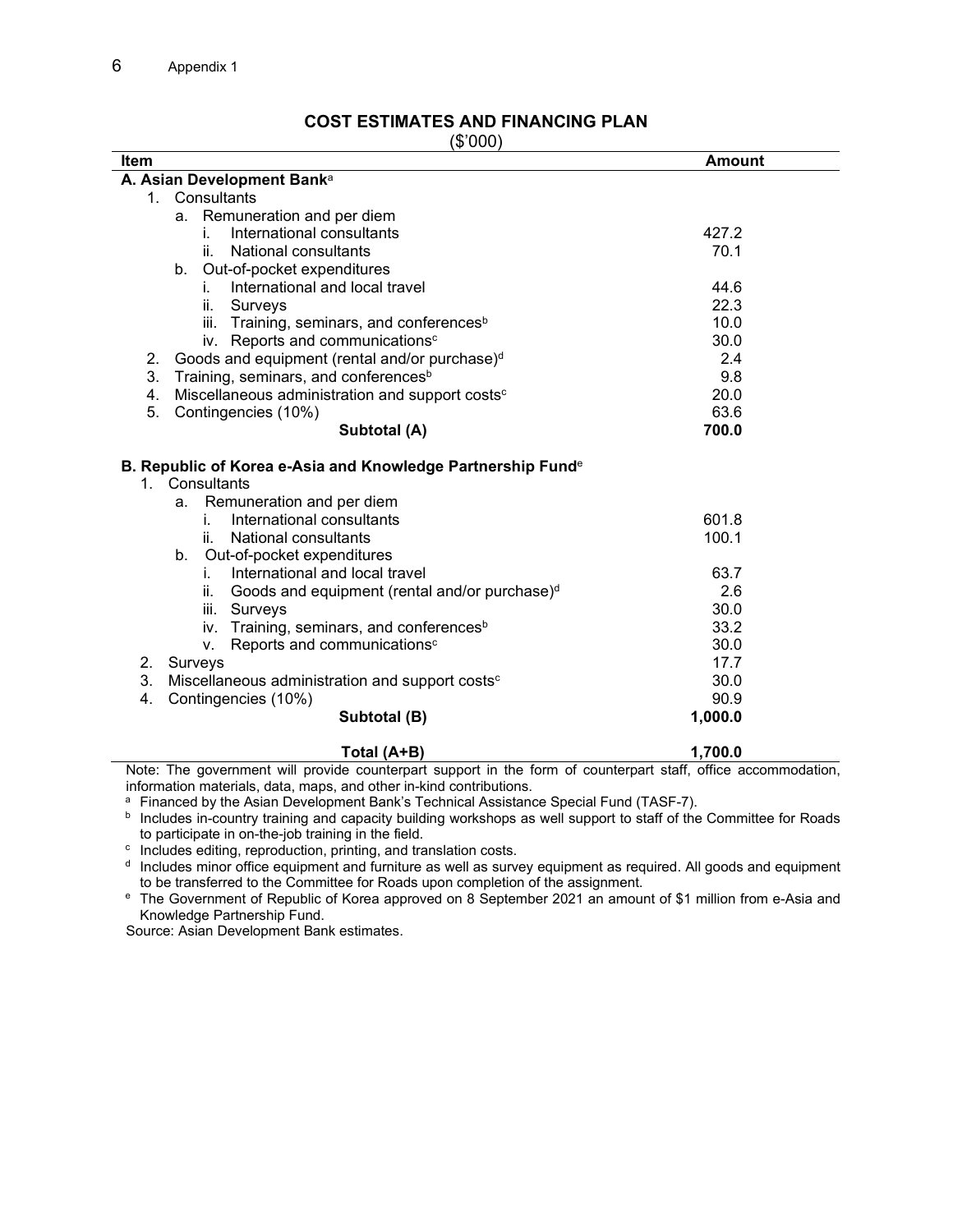## **PROJECTS UNDER TECHNICAL ASSISTANCE FACILITY**

#### **Table A2.1: Indicative Technical Assistance Budget Allocation**

(\$'000)

|                                                | Indicative    |                          |
|------------------------------------------------|---------------|--------------------------|
| <b>Item</b>                                    | risk category | <b>Budget Allocation</b> |
| Guzar-Bukhara-Nukus-Beyneu Road Reconstruction |               |                          |
| Project 1 (673–698 km)                         | low risk      | 720                      |
| Guzar-Bukhara-Nukus-Beyneu Road Reconstruction |               |                          |
| Project 2 (581-673 km)                         | complex       | 980                      |
| <b>TOTAL</b>                                   |               | 1.700                    |

Source: Asian Development Bank estimates.

#### **Table A2.2: Indicative Consultants' Input Allocation–Project Due diligence**

| (person-month)                                      |       |                       |                             |  |
|-----------------------------------------------------|-------|-----------------------|-----------------------------|--|
|                                                     |       | Project 1             | Project 2                   |  |
|                                                     |       | Guzar-Bukhara-        | Guzar-Bukhara-              |  |
|                                                     |       | Nukus-Beyneu<br>Road  | Nukus-Beyneu<br><b>Road</b> |  |
|                                                     |       | <b>Reconstruction</b> | <b>Reconstruction</b>       |  |
|                                                     |       | (673-698 km)          | (581-673 km)                |  |
| <b>Item</b>                                         | Total | low risk              | complex                     |  |
| International                                       | 40.0  | 16.0                  | 24.0                        |  |
| Team Leader (Highway Engineer)                      | 10.0  | 4.0                   | 6.0                         |  |
| <b>Bridge and Structural Specialist</b>             | 2.0   | 0.0                   | 2.0                         |  |
| <b>WIM Specialist</b>                               | 2.0   | 2.0                   | 0.0                         |  |
| <b>ITS Specialist</b>                               | 3.0   | 3.0                   | 0.0                         |  |
| <b>Quality Control Specialist</b>                   | 2.0   | 0.0                   | 2.0                         |  |
| <b>Transport Economist</b>                          | 3.0   | 1.0                   | 2.0                         |  |
| <b>Financial Management Specialist</b>              | 3.0   | 1.5                   | 1.5                         |  |
| <b>Procurement Specialist</b>                       | 3.0   | 1.0                   | 2.0                         |  |
| <b>Climate Change Specialist</b>                    | 3.0   | 1.0                   | 2.0                         |  |
| Road Safety Specialist                              | 2.0   | 0.5                   | 1.5                         |  |
| Social Development/Gender Specialist                | 3.0   | 1.0                   | 2.0                         |  |
| Land Acquisition and Resettlement Specialist        | 4.0   | 1.0                   | 3.0                         |  |
| <b>National</b>                                     | 33.0  | 10.5                  | 22.5                        |  |
| Deputy Team Leader (Highway Engineer)               | 12.0  | 4.0                   | 8.0                         |  |
| Axle Load Control Specialist                        | 2.0   | 1.0                   | 1.0                         |  |
| <b>Traffic Management Specialist</b>                | 3.0   | 1.0                   | 2.0                         |  |
| <b>Quality Control Specialist</b>                   | 2.0   | 0.0                   | 2.0                         |  |
| Legal Specialist                                    | 2.0   | 1.0                   | 1.0                         |  |
| <b>Road Safety Specialist</b>                       | 2.0   | 0.5                   | 1.5                         |  |
| Social Development/Gender Specialist                | 4.0   | 1.0                   | 3.0                         |  |
| <b>Land Acquisition and Resettlement Specialist</b> | 6.0   | 2.0                   | 4.0                         |  |

ITS = intelligent transport system, WIM = weigh-in-motion.

Source: Asian Development Bank estimates.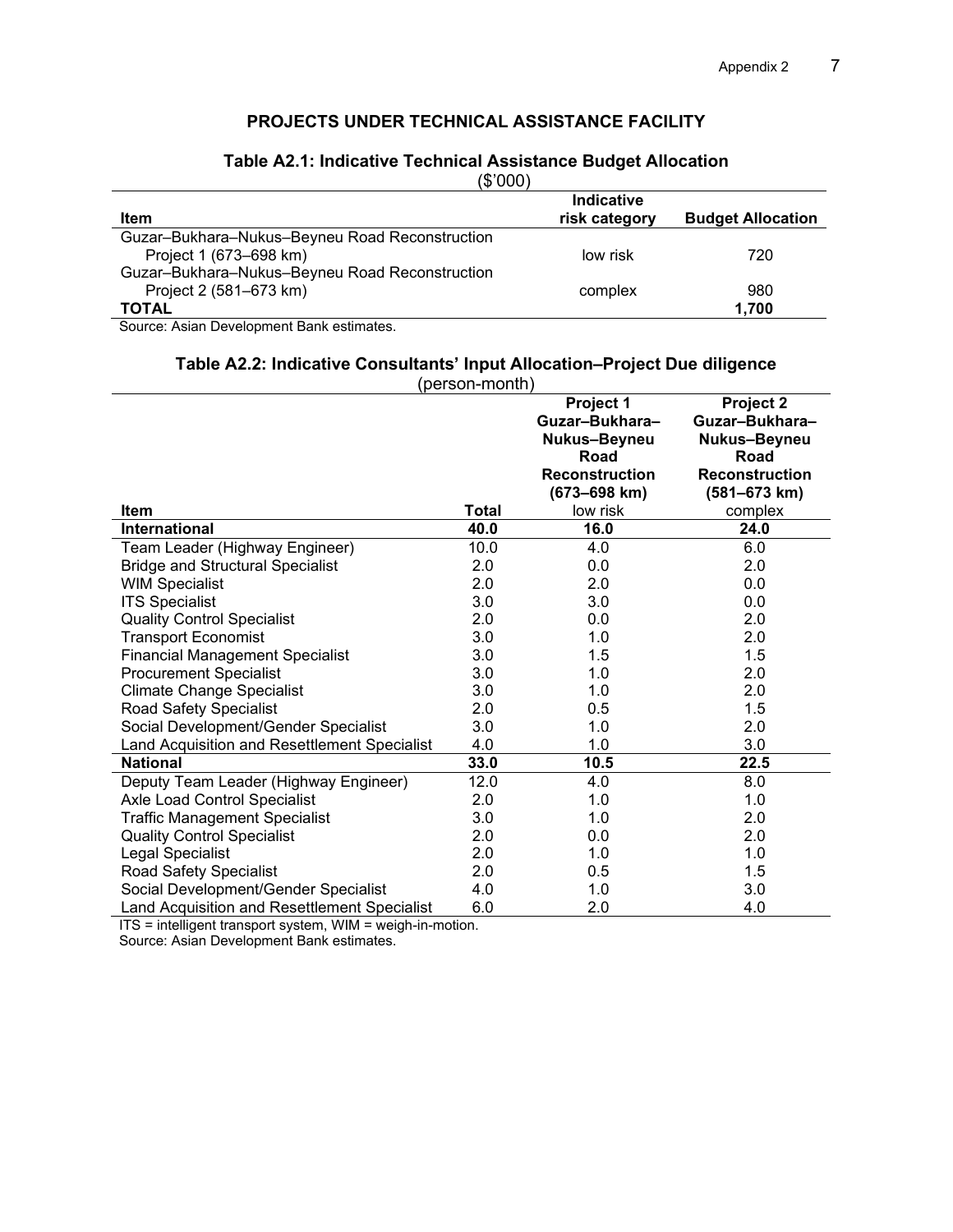|                                 |       | (person-montn)<br><b>Project 1</b><br>Guzar-Bukhara-Nukus-<br><b>Beyneu Road</b><br><b>Reconstruction</b><br>$(673 - 698$ km) | <b>Project 2</b><br>Guzar-Bukhara-<br><b>Nukus-Beyneu Road</b><br><b>Reconstruction</b><br>(581–673 km) |
|---------------------------------|-------|-------------------------------------------------------------------------------------------------------------------------------|---------------------------------------------------------------------------------------------------------|
| Item                            | Total | low risk                                                                                                                      | complex                                                                                                 |
| <b>International</b>            | 7.0   | 2.0                                                                                                                           | 5.0                                                                                                     |
| <b>Environmental Specialist</b> | 3.0   | 1.0                                                                                                                           | 2.0                                                                                                     |
| <b>Biodiversity Specialist</b>  | 4.0   | 1.0                                                                                                                           | 3.0                                                                                                     |
| <b>National</b>                 | 10.0  | 2.0                                                                                                                           | 8.0                                                                                                     |
| <b>Environmental Specialist</b> | 5.0   | 1.0                                                                                                                           | 4.0                                                                                                     |
| <b>Biodiversity Specialist</b>  | 5.0   | 1.0                                                                                                                           | 4.0                                                                                                     |

#### **Table A2.3: Indicative Consultants' Input Allocation–Environmental Impact Assessment** (person-month)

Source: Asian Development Bank estimates.

#### **Table A2.4: Indicative Consultants' Input Allocation – Individual Consultants/Resource Person**

(person-month)

| <b>Item</b>                                  | Total | <b>Project 1</b> | <b>Project 2</b> |
|----------------------------------------------|-------|------------------|------------------|
| <b>International</b>                         | 11.0  | 6.0              | 5.0              |
| <b>Highway Design Specialist</b>             | 3.0   | 2.0              | 1.0              |
| <b>Road Safety Specialist</b>                | 2.0   | 2.0              |                  |
| <b>Concrete Pavement Specialist</b>          | 4.0   | 1.0              | 3.0              |
| <b>Strategic Procurement Planning Expert</b> | 2.0   | 1.0              | 1.0              |
| <b>National</b>                              | 5.0   | 4.0              | 1.0              |
| <b>Highway Engineer</b>                      | 3.0   | 2.0              | 1.0              |
| <b>Road Safety Specialist</b>                | 2.0   | 2.0              |                  |

Source: Asian Development Bank.